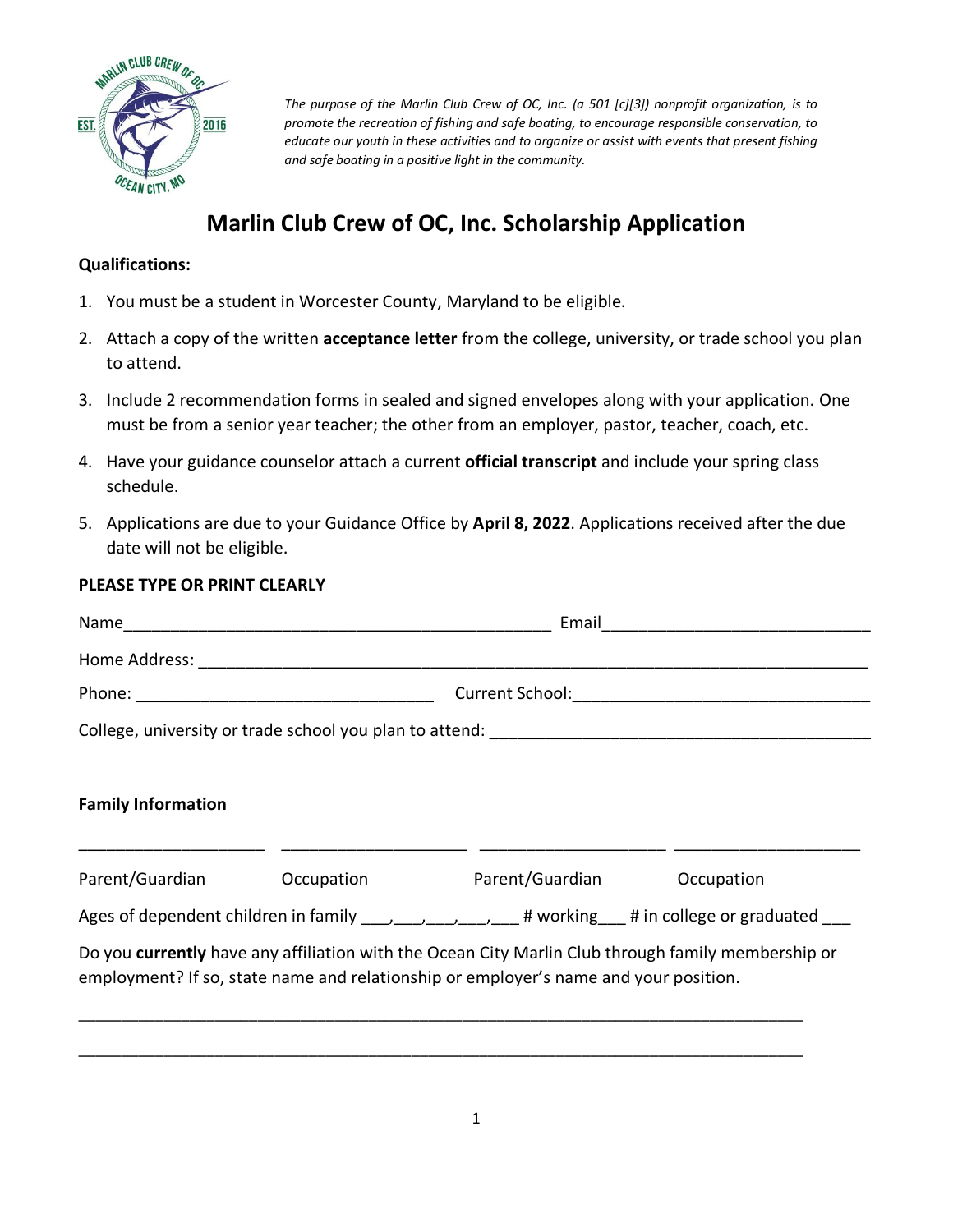Prioritize and list your school, community, and work activities in which you have been involved during the past four years. Be sure to include any honors earned and leadership positions held. You must limit your response to the space provided. No attachments will be reviewed.

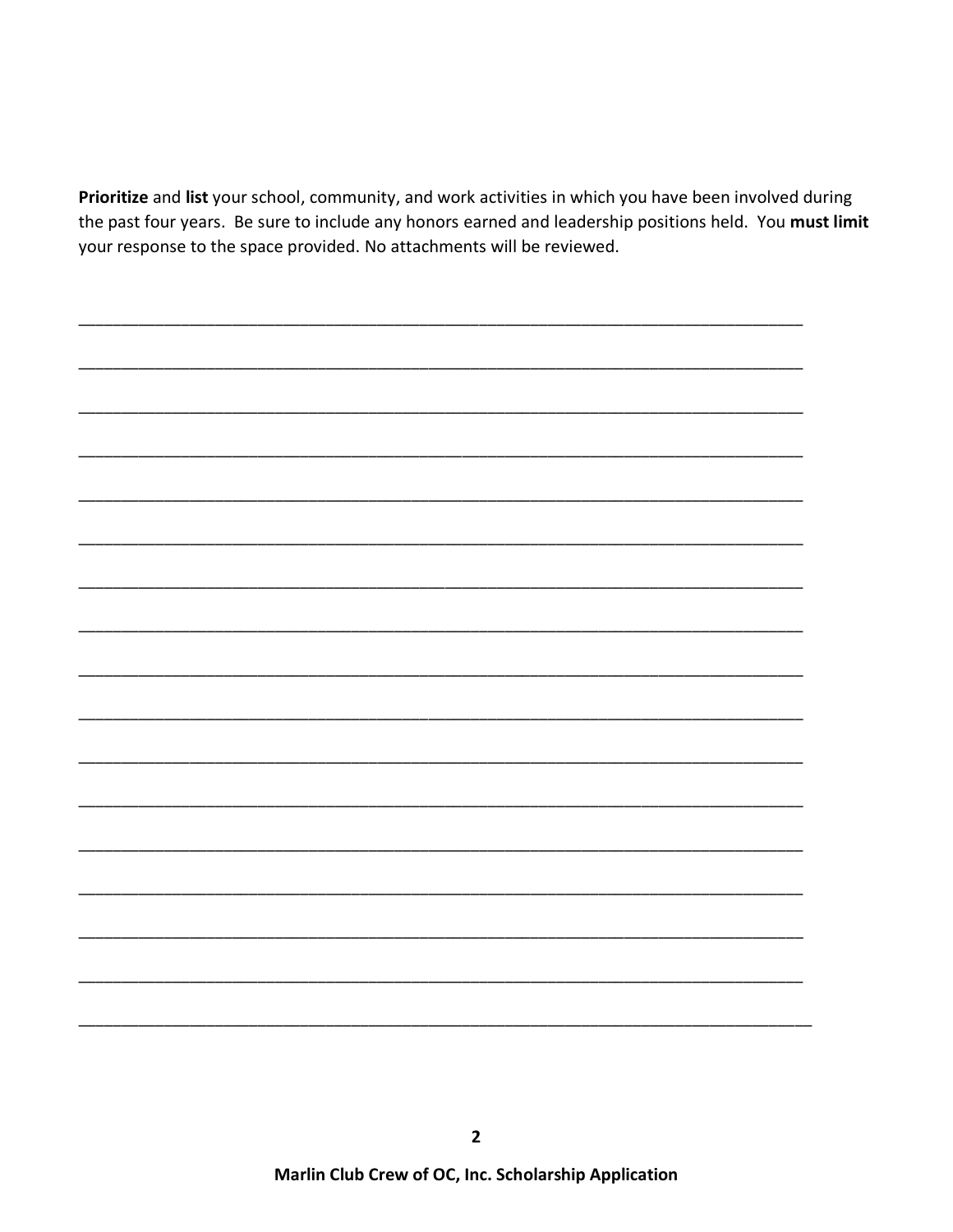#### **GOALS:**

**Intended Course of Study/Major\_\_\_\_\_\_\_\_\_\_\_\_\_\_\_\_\_\_\_\_\_\_\_\_\_\_\_\_\_\_\_\_\_\_\_\_\_\_\_\_\_\_\_\_\_\_\_\_\_\_\_\_\_\_\_\_**

**On a separate sheet write 1-2 short paragraph(s) that identifies your goals and how this scholarship will help you achieve them. Be sure to include any special circumstances, personal or financial, that warrant our consideration.**

## **Verification:**

I affirm that the information included with my application is true and accurate in all respects and that I intend to pursue a degree in higher education. I also understand that, if I am selected, the awarding of funds is contingent upon my fulltime enrollment at an accredited institution and that the funds will be paid directly to the institution and used toward the cost of my education.

| <b>Signature</b> |  |
|------------------|--|
|------------------|--|

\*\* **Please be sure that your application packet includes all of the required information and documents and is submitted to your guidance counselor by the due date. Your counselor will forward the packet to us. We will not accept additional documents sent separately from the original application packet, and only complete application packets will be reviewed.**